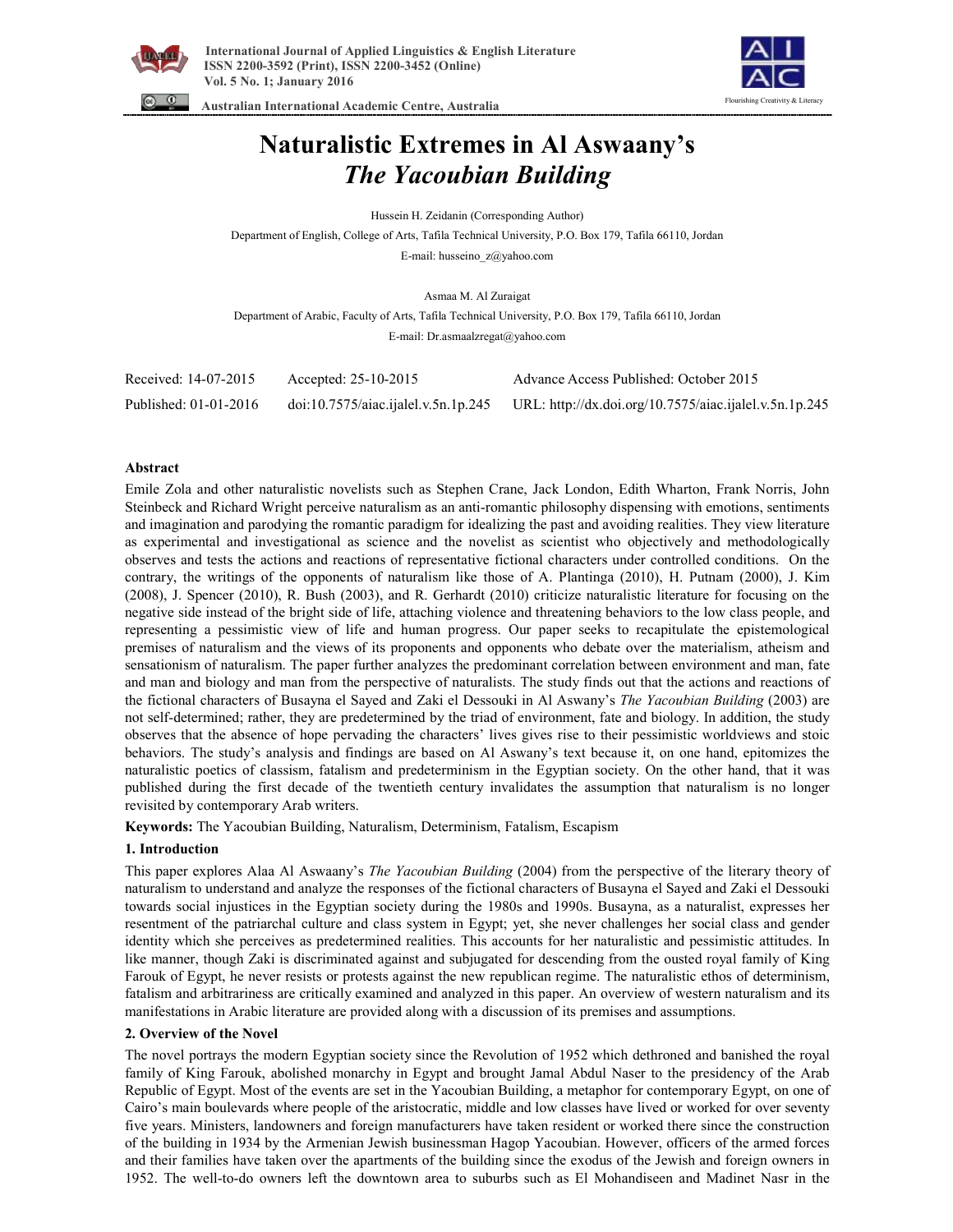seventies and sold their apartments in the building or used them as offices or clinics. Later, a popular community will grow on the roof of the building because of the migration of workers from the countryside to Cairo in search for employment.

The novel dramatizes Taha el Shazli, Zaki el Dessouki and Busayna el Sayed's different responses to the corrupted social, economic and political system of Egypt; Hatim Rasheed and Abdu's conflict with the heterosexual culture of the Egyptian society; Souad's quest of self-realization and actualization; and Hagg Mohammed Azzam's social rise from a shoe-polisher into a self-made millionaire. Though Busayna, Hatim, Abdu and Zaki endure emotional, sexual and physical exploitation on account of their gender, social class or sexual inclinations, they never resist or seek to change their social conditions; rather, they are more likely to escape or evade than to confront or retaliate. Yet, Taha, Azzam and Souad relentlessly strive for their rights and avenge their offenders.

## **3. Overview of Western Naturalism**

M. H. Abrams (1999) perceives naturalism as a nineteenth-century post-Darwinian philosophy which assumes that man is a higher-order animal whose character and fortunes are determined by heredity and environment. Personal characteristics, instincts, drives and desires are accordingly subject to the social and economic forces in the milieu into which a person is born. However, Weisberg (2005) introduces naturalism as a synonym or an extension of realism and associates it with the French philosopher Auguste Comte's theory of positivism which considered knowledge as a pure science reinforced by the laws of nature or an objective observation of facts. He also assumes that naturalism has its roots in Hippolyte Taine's scientific approach to the contextual study of art and literature. The French positivist and critic Taine (1873)) asserts that art or visual culture is determined by the qualities of race and the environment in which it is created; and that family genes determine the ways in which people react. He emphasizes that the locale or place in which an individual is brought up must be studied to show how the environment overwhelmingly shapes individuals' actions, identities and responses.

J. T. Farrel (1936) considered the French novelist and art critic Emile Zola a proponent of Taine's theories and "the father of modern naturalism" (251). The foreword Zola wrote to his novel *Therese Raquin* (1867) became the manifesto of literary naturalism which he further developed and extended at a greater length in other works such as *The Fortune of the Rougons* (1871), *The Experimental Novel* (1880) and *The Naturalist Novelists* (1881) and *Germinal* (1885) . Zola (1980) views naturalism or determinism as "scientific investigation. It is experimental reasoning, which combats one by one the hypotheses of the idealists, and which replaces purely imaginary novels by novels of observation and experiment"; (18) naturalism is a deviation from "a personal fantasy" and a manifestation of "the intellectual movement of the century" (43). In his perception of Naturalistic literature, Zola stresses that "literature does not depend merely upon the author; it is influenced by the nature it depicts and by the man whom it studies"(57). He considers the novelist "an observer and an experimentalist. The observer in him gives the facts as he has observed them, suggests the point of departure, displays the solid earth on which his characters are to tread and the phenomena to develop." (8) Like a scientist, the experimental novelist, Zola believes, is

> the one who accepts proven facts, who points out in man and in society the mechanism of the phenomena over which science is mistress, and who does not interpose his personal sentiments, except in the phenomena whose determinism is not yet settled, and who tries to test, as much as he can, this personal sentiment, this idea *a priori*, by observation and experiment. (57)

He further compares literature to medical sciences in terms of its accurate representation and analysis of reality and clinical study of the heredity laws and social environment which are believed to predetermine human behaviors. In this sense, he argues that "the question of heredity has a great influence in the intellectual and passionate manifestations of man. I also attach considerable importance to the surroundings. I ought to touch upon Darwin's theories" (19). He, therefore, assumes that naturalistic and deterministic writers should scientifically study characters through their instincts, passions and relationships to their surroundings and represent them as being devoid of free will and individuality.

Naturalistic literature, as Donald Pizer (1984) conceives it, is a chronicle of everyday life in a community populated primarily from the ill-educated lower middle class or the lower class characters whose acts of violence and sexual adventures stem from the external determinants of environment and heredity. It is usually set in an urban unheroic place where life is dull, boring and depressing; it dramatizes man's predetermined conflict against nature and man's conflict against himself; it represents free will as an illusion and explores the themes of survival, determinism, chaos and arbitrariness; it questions the indifferent forces of nature, heredity and social conditions to which man is fated. These motifs are addressed in the works of the nineteenth and twentieth-century European and American naturalists such as Emile Zola in his cycle of twenty novels collectively entitled *in Les Rougon-Macquart* (1871 – 1893), Stephen Crane in *Maggie: A Girl of the Streets* (1893) and *The Red Badge of Courage* (1895), Frank Norris in *McTeague* (1899), Jack London in *The Call of the Wild* (1903), Edith Wharton in *Ethan Frome* (1911), John Steinbeck in *The Grapes of Wrath* (1939), Richard Wright in *Native Son* (1940) and Theodore Dreiser in *Sister Carrie* (1990). During the second half of the twentieth century, Asian, African, Latin American and Arab writers were inspired by the philosophical tenets of naturalism upon which they built their scientific study of the factors determining man's actions and reactions.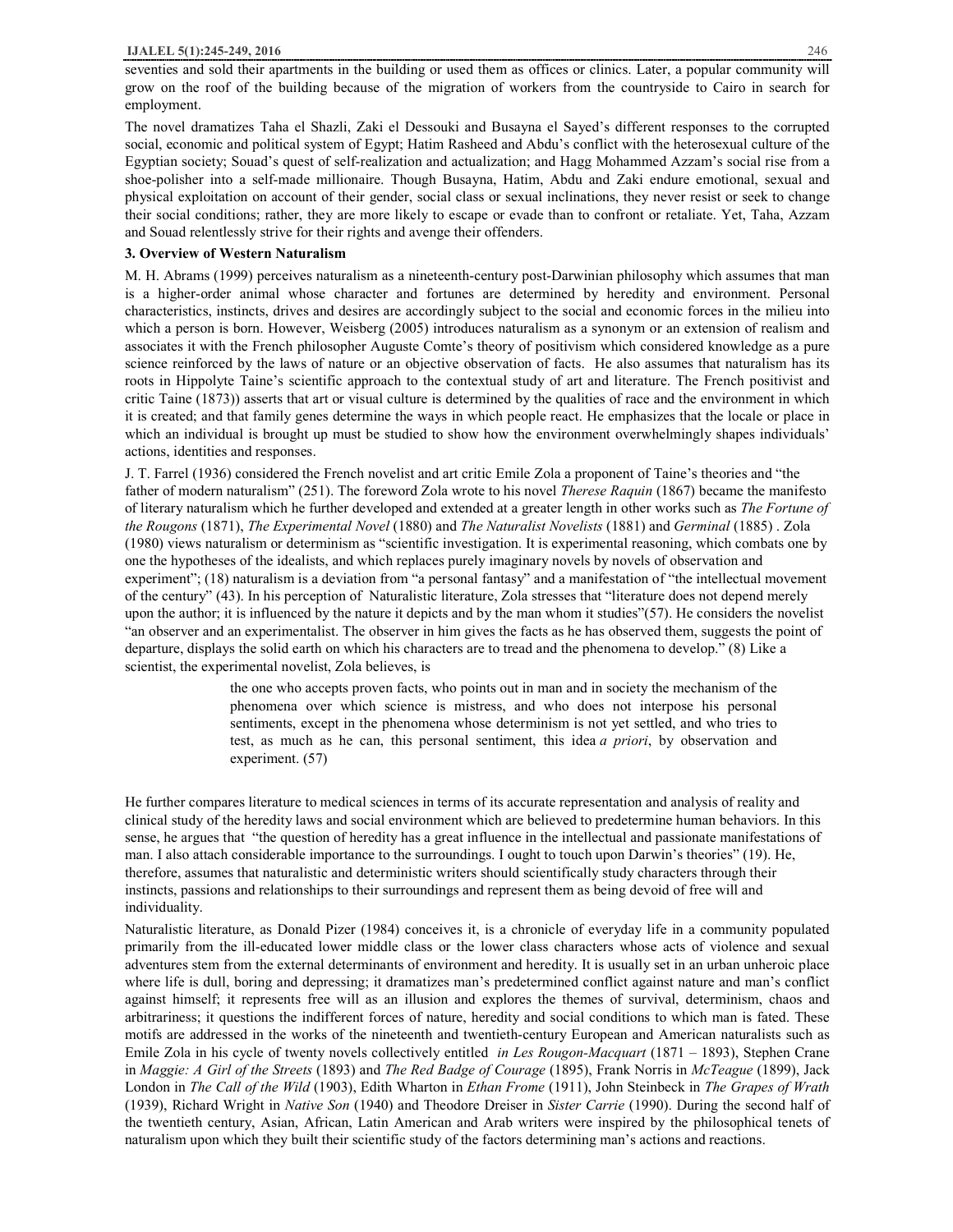#### **4. Naturalism in Arabic Literature**

Eduard H. Strauch (2001) cites Paul Van Tieghem's definition of naturalism as an extension of realism and a reaction to the developments of urbanization. Emile Zola's fictional and dramatic works suggest that short story writers and playwrights should imitate scientists in their pursuit of discovering the truth.

Our examination of naturalism as a literary approach and a form of realism in Arabic literature concludes that while contemporary Arabic literature conforms to the forms and characteristics of naturalistic western literature, classical Arabic literature departs from it. Al Hamdani (1989) reached the same conclusion in his argument that Arab poets and writers have been influenced and inspired by naturalism since the early twentieth century. He believes though the pre-Islamic literature is replete with works realistically representing the Arab culture and society at that time, it deviates from western naturalism by proceeding from spontaneity (195). This creative and unique convention of Arab naturalism applies to most of the Umayyad literature like in the love poems of Umar Ibn Abi Rabia, and to the Abbasid literature like in Kitab Al Bukhala (Book of Misers) by Al Jahiz and the love and wine poems of Abi Nuwas. Contrary to naturalism in classical Arabic literature, naturalism in modern and contemporary Arabic literature adopts the basic presumptions and assumptions of western naturalism because of the bridges that have been constructed to bring the two cultures and literatures into dialogue (ibid, 210).

Naturalism in its contemporary western context reveals itself in the works of Jubran Khalil Jubran, Mikhail Nouaima and Mohamed Taymour which address such topics as love, marriage and feudalism. It also finds a clearer expression in *The Days* (1933) by Taha Hussein, *The Return of the Spirit* (1933)*, The Diary of a Prosecutor among Peasant* (1933) and *My Donkey Told Me* (1938) by Tawfiq Al Hakim and *The Heart of Lebanon* (1947) by Ameen Rihani.

Other naturalistic works are written as a critique of social and ethical issues, autobiographies or an expression of the writer's feelings and emotions. These thematic developments unquestionably indicate that the modern and contemporary Arabic literature has become as deep, realistic and human-oriented as its American and European counterparts.

Since the early twentieth century, issues concerning the countryside have engrossed the attention of many Arab novelists whose novels honestly and sincerely tackled class conflict, relationship between land owners and peasants, and feudal traditions, values and ideals. The country has accordingly created a fertile ground to the issues the writers addressed in their works.

In consistence with the themes and topics of naturalistic fiction in the United States and Europe, modern Egyptian novelists and short story writers Mahmoud Al Badawi, Shukri Ayyad, Yusuf Idris, Saad Mekawy, Mohamed Taymour, Mahmud Tahir Lashin, Yahya Haqqi, Abdul Rahman Fahmi, Naguib Mahfouz, Yusuf Sibai and Mohammad Abdel Halim Abdullah discussed and reflected upon social issues and dilemmas in their works which draw on carefully selected pictures to represent social realities (ibid, 211). Naguib Mahfouz is widely recognized as one of the most prominent contemporary novelists whose works honestly and objectively represent reality. Because some of these writers developed self-magnification and self-gratification, their narrative works became less attached to reality, more self-oriented and more concerned with explaining or justifying events. This has resulted in the failure of writers to imagine the private worlds of other people, reproduce or provide an accurate account of reality, and meet the impersonality of western naturalism (ibid, 212).

Naturalism emphasizes the significance of drawing inspiration from corrupted social realities and depicting paradoxical and incongruous conditions. Pessimism, therefore, characterizes the perspectives of Arab naturalistic writers who critically analyze and respond to the sociopolitical and national contexts of the Arab World. The most pressing political issue they have struggled with for decades is the occupation of Palestine and the displacement of the Palestinians by the Israelis. Ghassan Kanafani's novels *Men in the Sun* (1963) and *All That's Left to You* (1966) are considered representative texts of that ideological and political trend. The two novels relate the story of the Palestinian people under occupation, siege and discrimination, manifest their despair and self-regression, and examine the psychological, social and economic ramifications of the Palestinian tragedy. Halim Barakat's novel *Six Days*, in a like manner, retrospectively and reflectively critiques the sociopolitical and national realities of the Palestinian issue. Other novels epitomize family and generational conflict such as *Basima Between Tears* (1958) by Abdul-Salam Ojeili, *The Disobedient* (1964) by Sudqi Ismael and *Outsiders in Our Own Country* (1972) by Walid Madfai.

N. Abd Al Rahman in *Modern Criticism* (1979), A. R. Asfar in *Literary Theories of the West* (1999) and P. B. Al Tayeb and J. A. Assaid (2000) in "Realism in literature" criticized the works of Arab naturalists for lacking the essence of artistic and objective signification as the narrow local environment, in which they are set, does not represent the diversity and heterogeneity of the Arab civilization and culture. The protagonists, they characterize, usually feel constantly defeated in their struggles against reality and make the dilemma of the Arabic novel. On this account, they encourage writers as well as artists to free their novels, plays, movies and songs from the taints of naturalism.

#### **5. Opponents of Naturalism**

Some critics believe that naturalism as a literary and philosophical movement has failed in Europe, the United States and elsewhere for its concentration on the sensual and voluptuous description of physical realities. It is generally denounced as a doctrine without a reformist mission, philosophy or goal. L. Russ Bush (2003) rejects the naturalistic and atheistic worldview and advocates the merit of the theistic worldview. He assumes that "there is, moreover, in a theistic worldview, a basis and a source for truth outside of and other than from human observation alone…. The real existence of this source, God himself, is the only viable guarantee of the objectivity of truth" (38).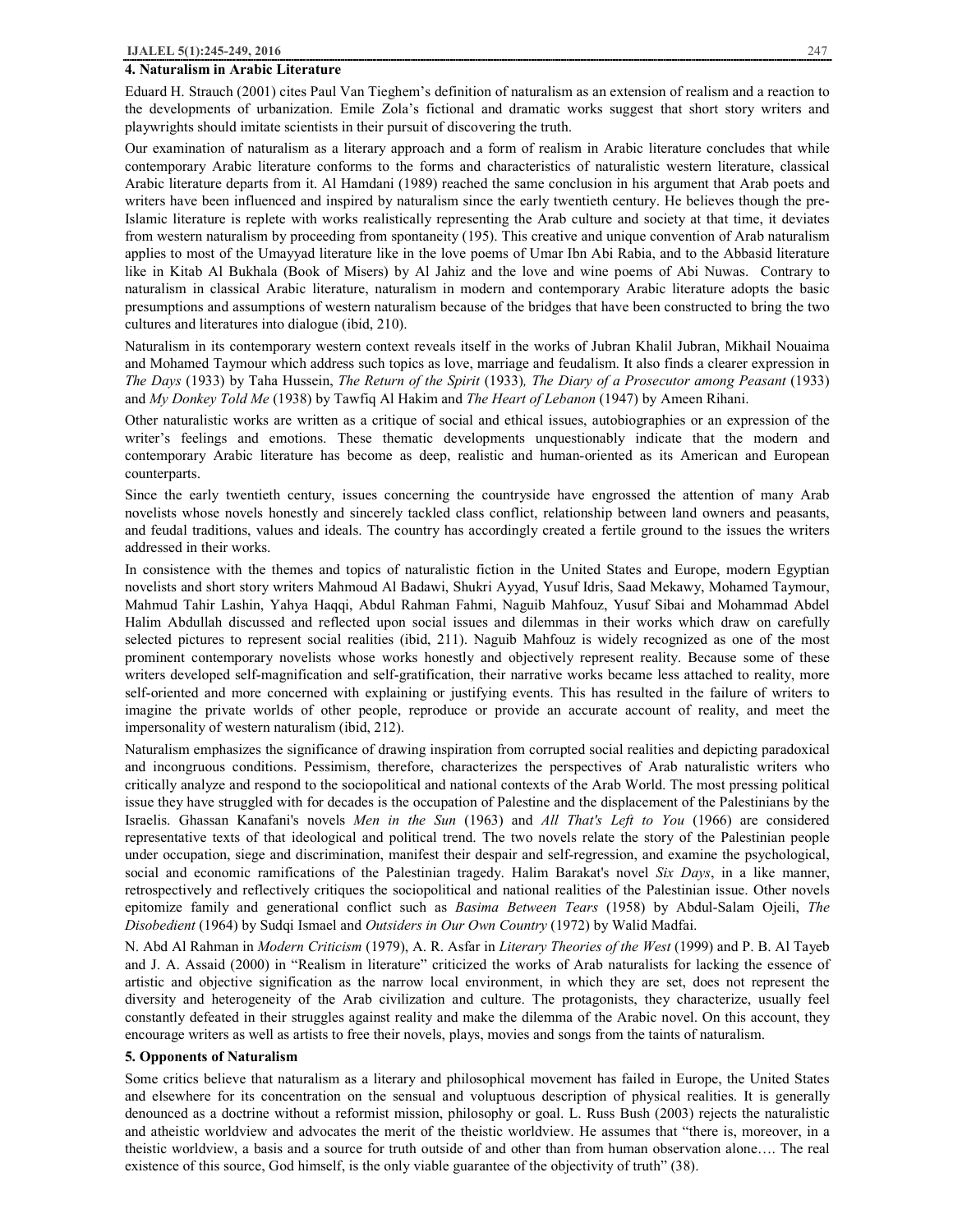Likewise, Richard Gerhardt (2010) criticizes naturalism from a theistic point of view. He thinks that "the Christian founders of modern science expected order in the universe because they understood the universe to be the product of a rational Creator. Whereas modern scientific naturalists depend upon that order, naturalism cannot account for it, explain why it is characteristic of the universe" (para. 8). Like other philosophers such as Alvin Plantinga, Gerhardt believes that "naturalistic evolution is self-refuting in this regard, that if the human brain is the product of a random process whose goal was merely survival and reproductive fitness, then there is no reason to trust the conclusions of such a brain" (para. 8).

J. Kim (2008) argues against the naturalized epistemology of W.V. Quine which he attacks for its empirical equation between knowledge, evidence and justification and overemphasis on the interrelation between evidence and theory.

H. Putnam (2000) refutes the naturalistic concepts of the evolutionary epistemology, rationality, cultural relativism and reliability theory which Quine's writings disseminate and promote. Putnam attacks naturalists' metaphysical notion of truth and assumes that it is not only unverifiable but also erroneous.

J. Spencer (2010) dismisses naturalism as "entirely irresponsible. I believe it has irreparably harmed philosophy by eliminating the normative in epistemology and removing epistemology itself from the field of philosophy. Not only has it harmed philosophy, though, it has also harmed science, since it has removed any notions of understandable foundations for science to rest upon" (168).

#### **6. Characters with Naturalistic Tendencies in** *The Yacoubian Building*

Busayna el Sayed, who was born to a poor family and grew up in a slum near Cairo downtown, developed a naturalistic character based on the following observations. First, the milieu she lived in determines the future of the dreams she has woven. As a school girl, she studied for a commercial diploma and wished to marry her boyfriend Taha el Shazli, have children and live together in a spacious apartment along way from the Yacoubian building. Unfortunately, her dreams will not come true as she has to quit the school and look for a job upon the insistent demand of her widowed mother who, after her husband dies, cannot manage to provide for the family through her job as a housemaid and the meager pension of her husband. Busayna's long-dreamt marriage to Taha will not be fulfilled either; after the he is denied admission at the Police College by reason of his low birth as the son of a doorkeeper, he joins the Faculty of Economics and Political Sciences at the University of Cairo where he feels socially alienated from and marginalized by his rich classmates. His company of the mosque group and acquaintance with Sheikh Shakir eventually turns him into an Islamic extremist. Soon he learns that love is *haram*, an Islamic term meaning sinful or forbidden by Allah; and he should marry a religious woman in commitment to the Prophet's *Hadith* which instructs Muslims to take women in marriage for their religion but not for their beauty or wealth. Because the standards of a good Muslim woman which are set for him by Sheikh Shakir do not apply to Busayna, he breaks with her and marries Sister Radwa.

Second, Busayna develops escapist and defeatist attitudes when exploited, harassed or challenged. For example, the repeated sexual harassments she receives from her employers give a reason for leaving or being fired from the several jobs she has held. This form of escapist resistance will turn into complete obedience to and compliance with the demands of the harassers considering the instructions given to her by her mother who instructs her that "a clever girl can look after herself and keep her job" (42). Fifi, the daughter of a laundryman, also sarcastically explains to her that most employers do that with the girls working for them and that any girl, who declines their sexual advances, is thrown out and a hundred other girls, who do not object, take her place. She further instructed her to take care of her physical appearance, paint her fingernails and toenails, and wear short and revealing dresses. Despite the confusion those instructions and explanations cause to her as a reserved Muslim girl, Busayna defeatedly and unwillingly allows Talal, the owner of a clothing store for who she worked as a saleswoman, to pounce on her from behind, rub up against her and play with her body. In this way, Busayna succeeds to maintain her job for years, make money, receive precious presents from her employers, please and comfort her mother with the money she takes from her. Nevertheless, the financial and social successes she achieves fail to free her from the painful feelings of guilt and remorse she feels over the sins she commits, and the unfaithfulness and betrayal she meets Taha with.

Another example of her escapism and defeatism can be extracted from her stoic and passive protest against the corrupted judicial and political systems of Egypt. As a naturalist, she stoically accepts what happens without complaining or showing emotional, physical or ideological resistance. In her conversation with Taha over the decline of his application to the Police College and the disappointment and frustration it caused to him, she expresses her distrust in the Egyptian judicial system and assures him that bringing a case against the college will not redress his grievances. Instead, she advises him to pursue his university degree in the best college and travel to an Arab country where he can work and make money. She as well warns him not to "come back here till you're rich. And if you never come back, better still" (59). Her suggestion for Taha to travel and advice not to complain or resist express her repressed concern and suspicion about the efficacy of a popular or individual revolution against poverty, dictatorship and corruption.

In another conversation, Zaki wonders whether Busayna loves Egypt or likes to travel and she rationally responds by comparing her experience as a low-class woman with his experience as a foreign educated engineer and a descendant from the ruling family of King Farouk. She reminds him that he has never waited at the bus stop or had taken three different buses to get home; he has never been left to sleep in a tent on the street; he has never been insulted or beaten by the police; he has never spent the whole day looking uselessly for work; and he has never understood what poverty is. On this account, she discloses that she hates Egypt, distrusts and repudiates the patriotic rhetoric of nationalists and wishes to travel far from the hell of life here to Holland or to any other place, where "there's no injustice and doing people out of what's theirs, like here. There everyone gets what's his and people respect one another" (199). Traveling